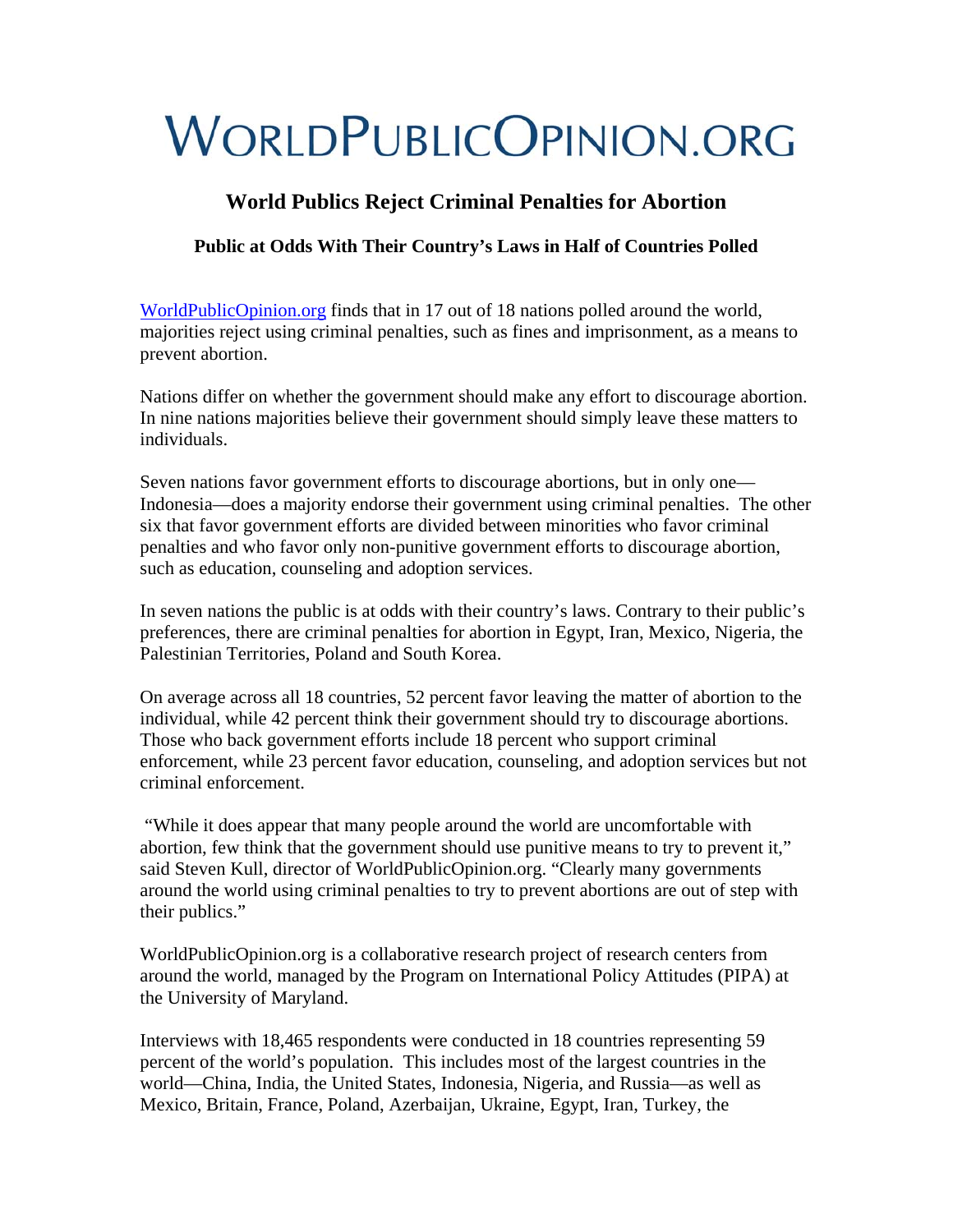Palestinian Territories, Thailand and South Korea. The survey was fielded between Jan. 10 and May 6. Margins of error range from +/-2 to 4 percent.

The survey asked respondents whether they thought "the government should be involved in trying to discourage abortions" or whether it "should leave these matters to the individual." Those who said the government should be involved in discouraging abortions were then asked if it should "use methods of criminal enforcement, such as fines and imprisonment for people who give or receive abortions" or whether it should "use such methods as education, counseling, and adoption services, but not criminal enforcement."

In nine of the 18 nations, a majority says the government should leave these matters to the individual. This includes countries where abortion is legal: France (95%), Great Britain (81%), the United States (69%), Ukraine (70%), Russia (62%), and China (67%).



But it also includes three countries with highly restrictive laws: two predominantly Catholic countries—Poland (66%) and Mexico (70%, though laws in Mexico have been liberalizing)—as well as South Korea (62%). In all nine of these countries, fewer than ten percent favor criminal enforcement.

Majorities in seven countries favor government efforts to discourage abortions, though only one supports criminal enforcement. The largest majority is in Indonesia, where nine out of ten (89%) back government efforts, including 60 percent who favor criminal enforcement.

In the other six nations majorities favor government efforts to discourage abortion, but not criminal penalties: Nigerians (84% government efforts/42% criminal penalties), Thais (66%/ 27%), Palestinians (57%/ 25%), Iranians (55%/ 11%), Egyptians (53%/ 45%), and Indians (53%/ 26%).

Views are divided between those who favor and oppose government intervention in Azerbaijan and Turkey. Small minorities favor criminal enforcement.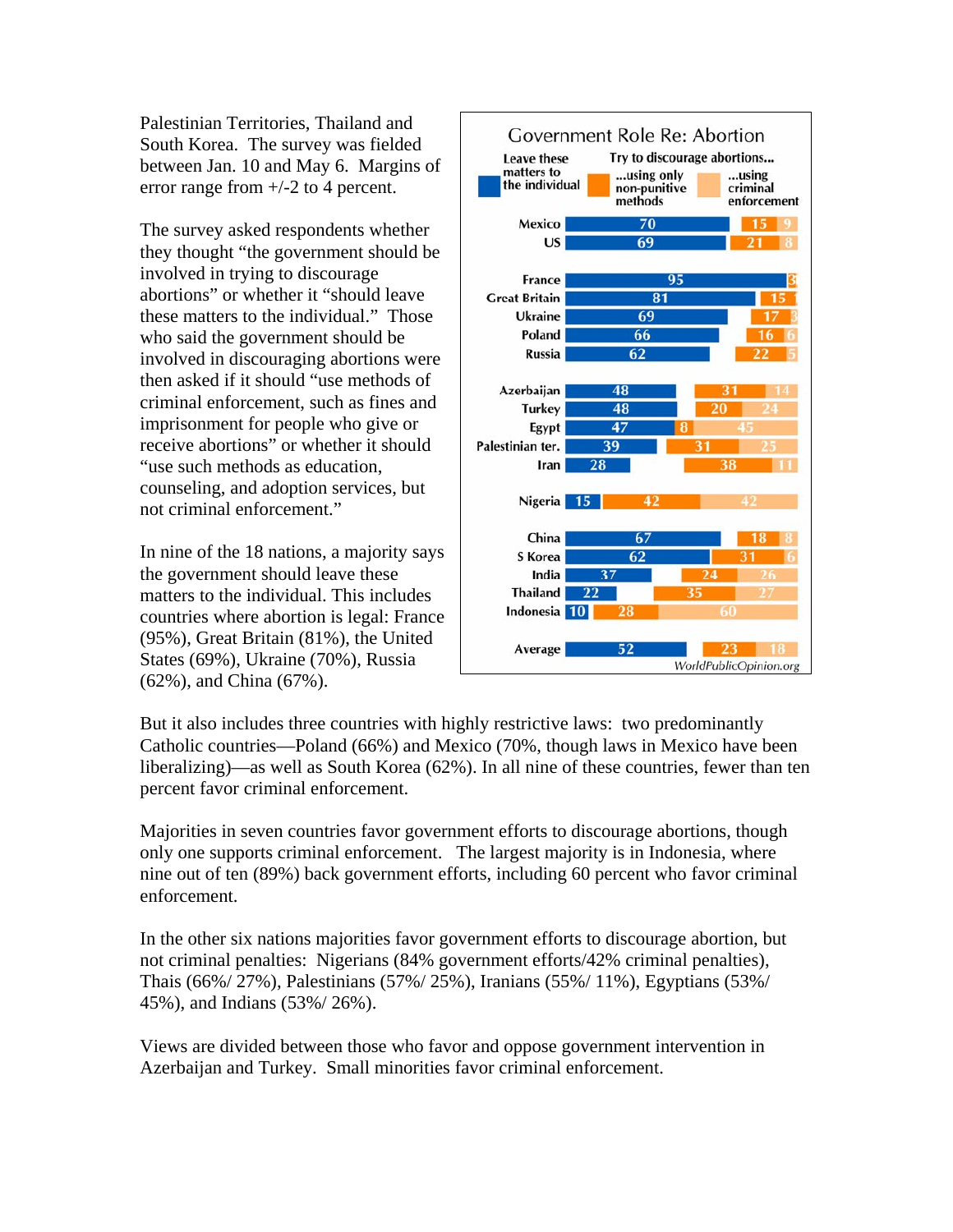For the sample as a whole there is substantial variation by religion. Christians express the most liberal views: 65 percent favor leaving the decision to individuals while just 8 percent support criminal penalties. Muslims show the highest support for government efforts to discourage abortion (59%), including 31 percent favoring criminal enforcement.

The intensity of religiosity is also related to attitudes. Support for government involvement increases from 25 percent among those who are not at all religious to 65 percent among those who are very religious. Even among those who are very religious, however, just 32 percent favor criminal penalties. Only in Indonesia does this subgroup have a majority favoring criminal enforcement, though nearly half of very religious Palestinians (48%) do.

Support for leaving the matter to the individual rises with education, from 46 percent among those with less than a high school education to 60 percent among college graduates. Income follows a similar pattern: opposition to government intervention rises from 43 percent among those with low incomes to 63 percent among those with high incomes.

Interestingly, opposition to government involvement increases with age. Among those ages 18-29, views are divided between those who oppose government involvement (46%) and those who favor it (48%), though only 21 percent back criminal penalties. Opposition rises progressively so that 61 percent of those ages 60 and above oppose government involvement.

Interestingly, though abortion is often framed as a women's rights issue, there are no significant differences between men and women.

For more information, visit [www.WorldPublicOpinion.org](http://www.worldpublicopinion.org/).

**###**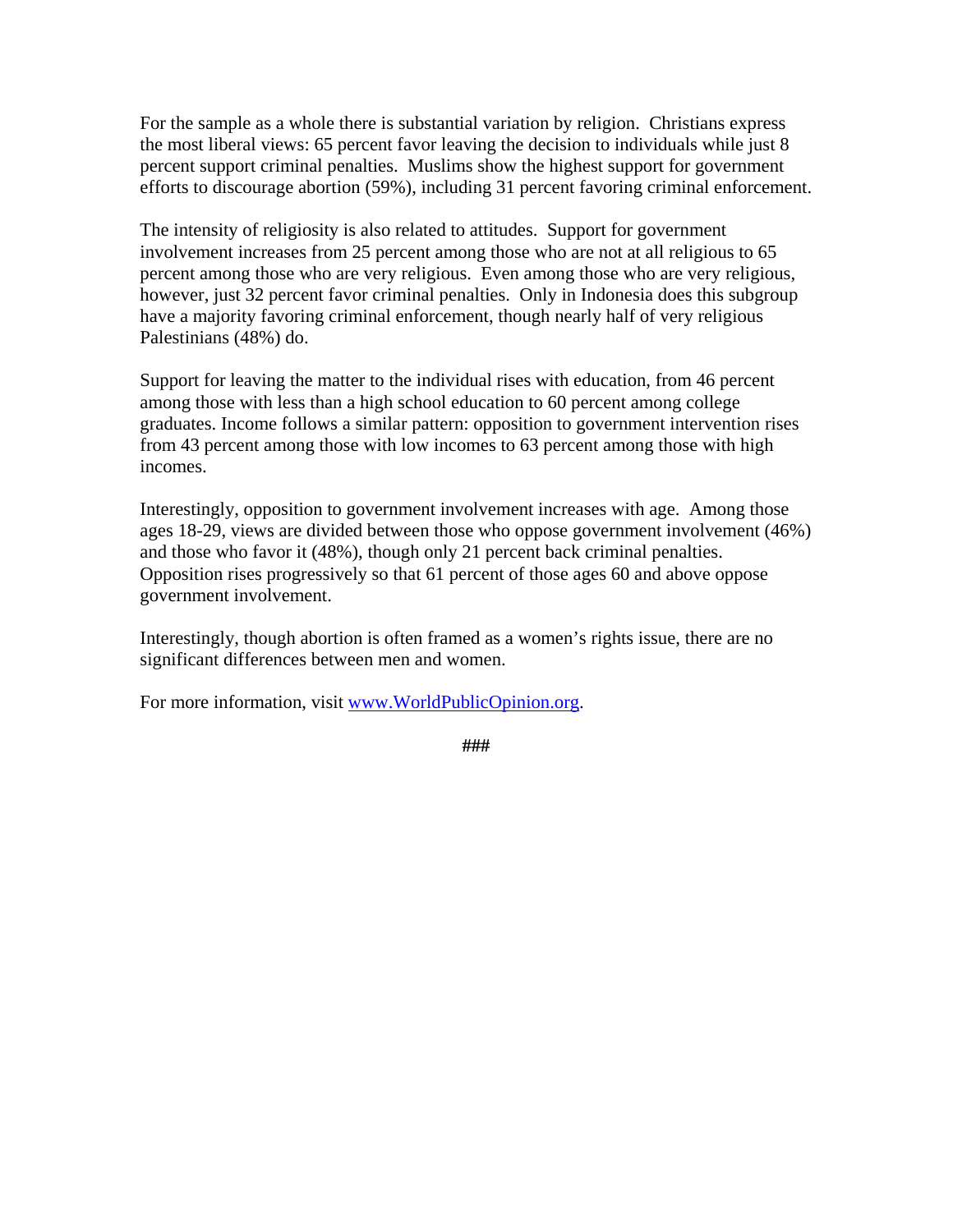### **World Public Opinion on Abortion**

### **June 18, 2008**

Q29-A1: Do you think the government should be involved in trying to discourage abortions or do you think the government should leave these matters to the individual?

|                                   | Try to discourage<br>abortions | Leave these matters to the<br>individual | DK/<br><b>NS</b> |
|-----------------------------------|--------------------------------|------------------------------------------|------------------|
| <b>Mexico</b>                     | 26                             | 70                                       | $\overline{4}$   |
| <b>US</b>                         | 29                             | 69                                       | $\overline{2}$   |
| <b>France</b>                     | $\overline{4}$                 | 95                                       | $\mathbf{1}$     |
| <b>Great Britain</b>              | 17                             | 81                                       | $\overline{2}$   |
| <b>Poland</b>                     | 25                             | 66                                       | 9                |
| <b>Russia</b>                     | 29                             | 62                                       | 9                |
| <b>Ukraine</b>                    | 21                             | 70                                       | 9                |
| <b>Azerbaijan</b><br><b>Egypt</b> | 46<br>53                       | 48<br>47                                 | 6                |
| <b>Iran</b>                       | 55                             | 28                                       | 17               |
| Palestinian ter.                  | 57                             | 39                                       | $\overline{4}$   |
| <b>Turkey</b>                     | 46                             | 48                                       | 7                |
| <b>Nigeria</b>                    | 84                             | 15                                       | $\mathbf{1}$     |
| <b>China</b>                      | 26                             | 67                                       | 7                |
| India                             | 53                             | 37                                       | 10               |
| <b>Indonesia</b>                  | 89                             | 10                                       | $\mathbf{1}$     |
| <b>S</b> Korea                    | 37                             | 62                                       | 1                |
| <b>Thailand</b>                   | 66                             | 22                                       | 12               |
| Average                           | 42                             | 52                                       | 6                |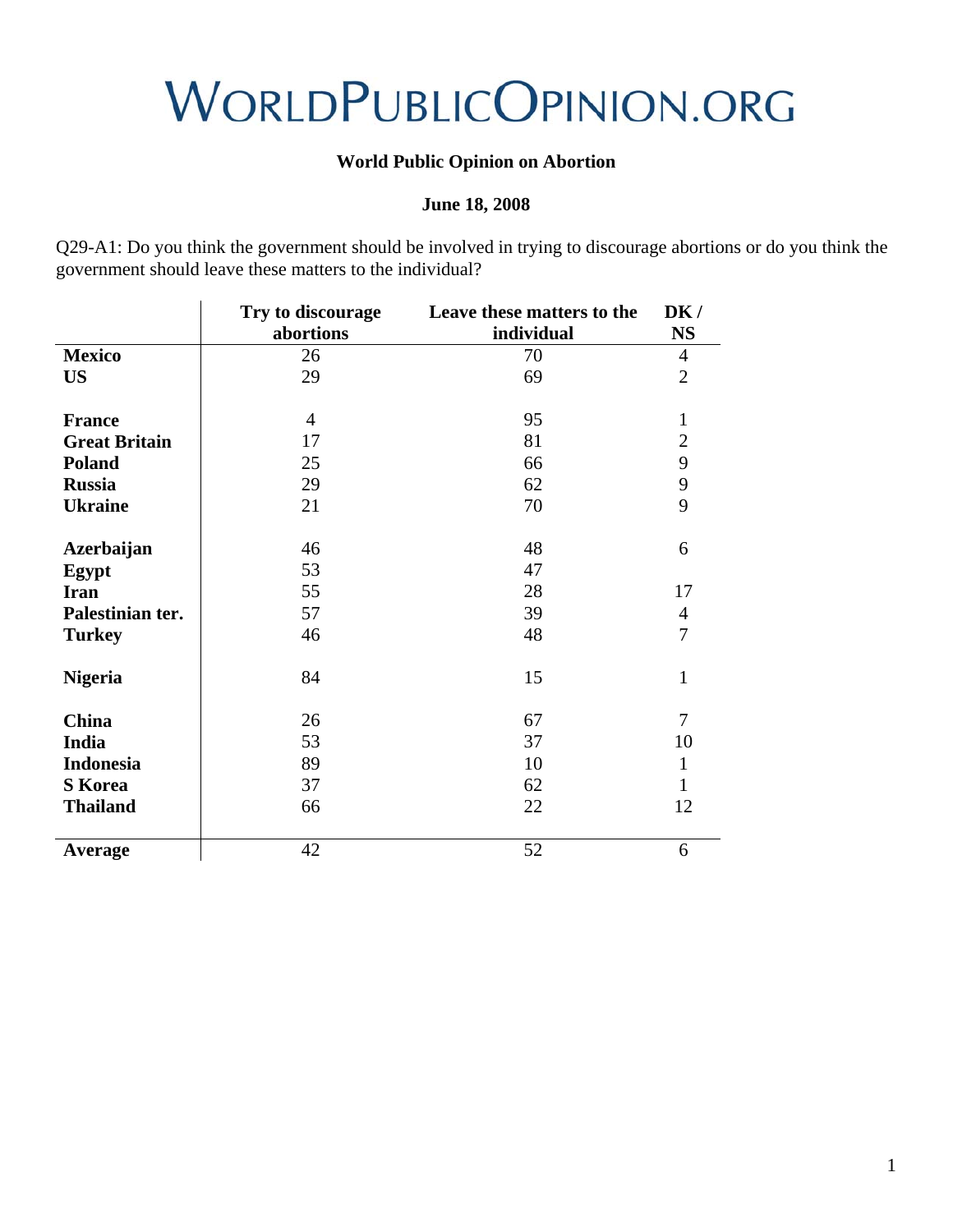## **[Ask if "Try to discourage abortions (01)" in Q29-A1]:**

Q29a-A1a: To try to discourage abortions, do you think the government should:

|                               | A. Use methods of<br>criminal<br>enforcement, such as<br>fines and<br>imprisonment for<br>people who give or<br>receive abortions | <b>B.</b> Use such<br>methods as<br>education,<br>counseling, and<br>adoption services,<br>but not criminal<br>enforcement | <b>Leave these</b><br>matters to<br>the<br>individual<br>(Q29) | DK/NS<br>$(Q29 +$<br>Q29a) |
|-------------------------------|-----------------------------------------------------------------------------------------------------------------------------------|----------------------------------------------------------------------------------------------------------------------------|----------------------------------------------------------------|----------------------------|
| <b>Mexico</b>                 | 9                                                                                                                                 | 15                                                                                                                         | 70                                                             | $\sqrt{5}$                 |
| <b>US</b>                     | 8                                                                                                                                 | 21                                                                                                                         | 69                                                             | $\overline{2}$             |
|                               |                                                                                                                                   |                                                                                                                            |                                                                |                            |
| <b>France</b>                 | 1                                                                                                                                 | $\overline{3}$                                                                                                             | 95                                                             | $\mathbf{1}$               |
| <b>Great Britain</b>          | $\mathbf{1}$                                                                                                                      | 15                                                                                                                         | 81                                                             | $\overline{2}$             |
| <b>Poland</b>                 | 6                                                                                                                                 | 16                                                                                                                         | 66                                                             | 12                         |
| <b>Russia</b>                 | 5                                                                                                                                 | 22                                                                                                                         | 62                                                             | 11                         |
| <b>Ukraine</b>                | 3                                                                                                                                 | 17                                                                                                                         | 69                                                             | 10                         |
|                               |                                                                                                                                   |                                                                                                                            |                                                                |                            |
| <b>Azerbaijan</b>             | 14                                                                                                                                | 31                                                                                                                         | 48                                                             | 8                          |
| Egypt                         | 45                                                                                                                                | 8                                                                                                                          | 47                                                             | $\overline{0}$             |
| <b>Iran</b>                   | 11                                                                                                                                | 38                                                                                                                         | 28                                                             | 23                         |
| Palestinian ter. <sup>*</sup> | 25                                                                                                                                | 31                                                                                                                         | 39                                                             | $\overline{4}$             |
| <b>Turkey</b>                 | 24                                                                                                                                | 20                                                                                                                         | 48                                                             | 8                          |
|                               |                                                                                                                                   |                                                                                                                            |                                                                |                            |
| <b>Nigeria</b>                | 42                                                                                                                                | 42                                                                                                                         | 15                                                             | $\mathbf{1}$               |
|                               |                                                                                                                                   |                                                                                                                            |                                                                |                            |
| <b>China</b>                  | 8                                                                                                                                 | 18                                                                                                                         | 67                                                             | 7                          |
| India                         | 26                                                                                                                                | 24                                                                                                                         | 37                                                             | 13                         |
| <b>Indonesia</b>              | 60                                                                                                                                | 28                                                                                                                         | 10                                                             | $\mathbf{2}$               |
| <b>S</b> Korea                | 6                                                                                                                                 | 31                                                                                                                         | 62                                                             | $\mathbf{1}$               |
| <b>Thailand</b>               | 27                                                                                                                                | 35                                                                                                                         | 22                                                             | 16                         |
|                               |                                                                                                                                   |                                                                                                                            |                                                                |                            |
| Average                       | 18                                                                                                                                | 23                                                                                                                         | 52                                                             | $\overline{7}$             |

<span id="page-4-0"></span><sup>\* \*</sup> In the Palestinian Territories, not all respondents received the follow-up question and were coded as DKs.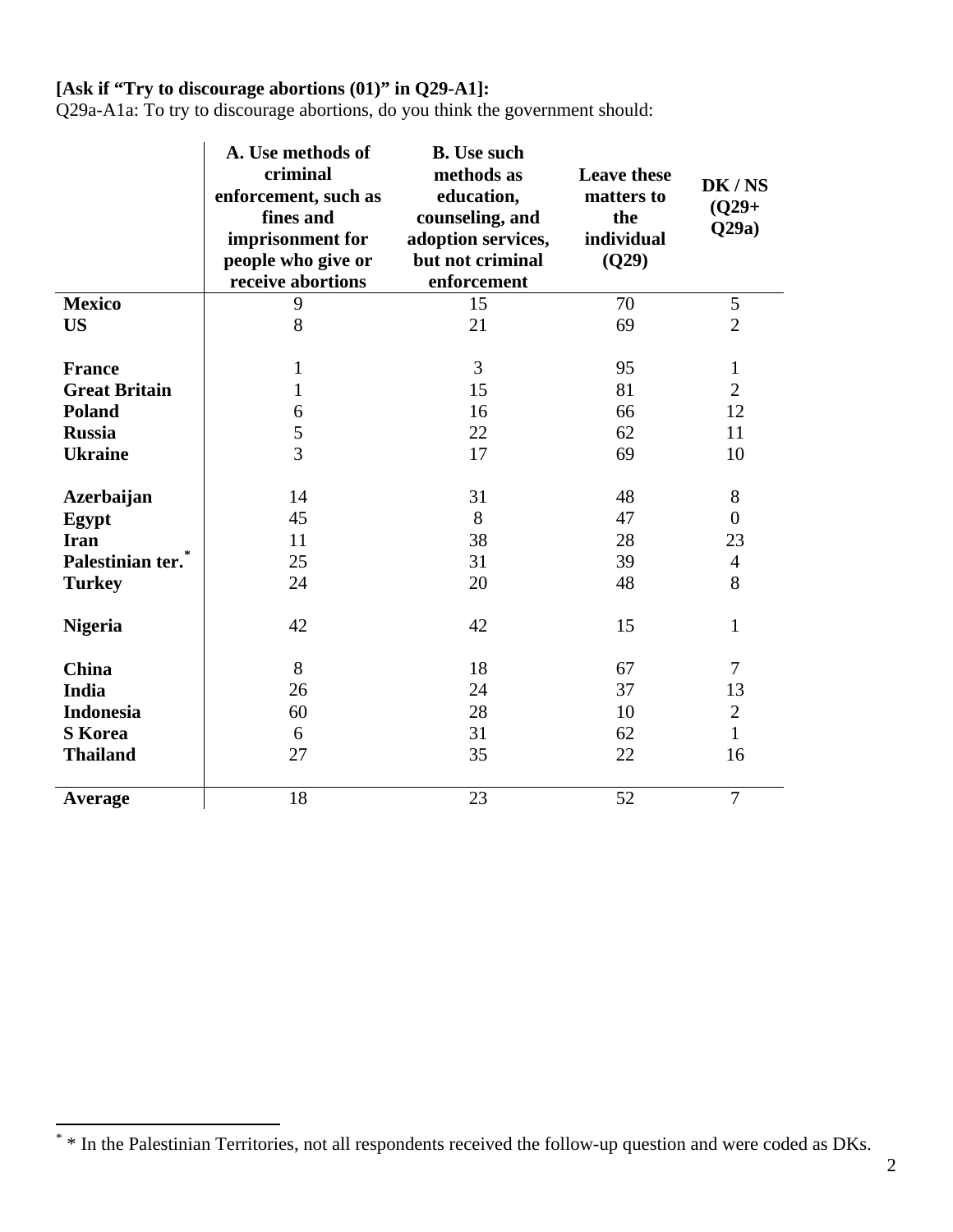### **RESEARCH PARTNERS**

| <b>Country</b>             | <b>Research Center</b>                                                            | <b>Contact</b>                                                                                                                                             |  |
|----------------------------|-----------------------------------------------------------------------------------|------------------------------------------------------------------------------------------------------------------------------------------------------------|--|
| Azerbaijan                 | <b>International Center for Social Research</b>                                   | Dr. Tair Faradov<br>tfaradov@yahoo.com<br>(+99 412) 492 27 34/672 22 49                                                                                    |  |
| China                      | WorldPublicOpinion.org                                                            | Dr. Stephen Weber<br>sweber@pipa.org<br>$+1$ 202 232 7500                                                                                                  |  |
| Egypt                      | <b>Attitude Market Research</b>                                                   | Mr. Mohamed Al Gendy<br>mgendy@attitude-eg.com<br>$+20222711262$                                                                                           |  |
| France                     | <b>Efficience 3</b>                                                               | Ms. Laetitia Larreguy<br>laetitia.l@efficience3.com<br>+33 3 26 79 75 82                                                                                   |  |
| <b>Great Britain</b>       | <b>Chatham House</b><br>(Royal Institute of International Affairs) /<br>GlobeScan | Dr. Robin Niblett<br>rniblett@chathamhouse.org.uk<br>$+44(0)2073143667$<br>Mr. Lloyd Hetherington<br>lloyd.hetherington@globescan.com<br>$+1$ 416 962 0707 |  |
| India                      | <b>Team CVoter</b>                                                                | Mr. Yashwant Deshmukh<br>yashwant@teamcvoter.com<br>91 120 4247135                                                                                         |  |
| Indonesia                  | Synovate                                                                          | Ms. Eva Yusuf<br>Eva. Yusuf@synovate.com<br>$(+62-21)$ 2525 608                                                                                            |  |
| Iran                       | WorldPublicOpinion.org                                                            | Dr. Stephen Weber<br>sweber@pipa.org<br>$+12022327500$                                                                                                     |  |
| Mexico                     | Reforma                                                                           | Dr. Alejandro Moreno<br>alejandro.moreno@reforma.com<br>+52 56 28 72 35                                                                                    |  |
| Nigeria                    | <b>Market Trends Research International</b>                                       | Mr. Michael Umogun<br>m.umogun@research-intng.com<br>$+234-17917987$                                                                                       |  |
| Palestinian<br>territories | <b>Palestinian Center for Public Opinion</b>                                      | Dr. Nabil Kukali<br>kukali@p-ol.com<br>$(+972-2)$ 2774846                                                                                                  |  |
| Poland                     | <b>CBOS</b>                                                                       | Dr. Michal Wenzel<br>m.wenzel@cbos.pl<br>$(+0-22)$ 693 47 25 / 693 46 93                                                                                   |  |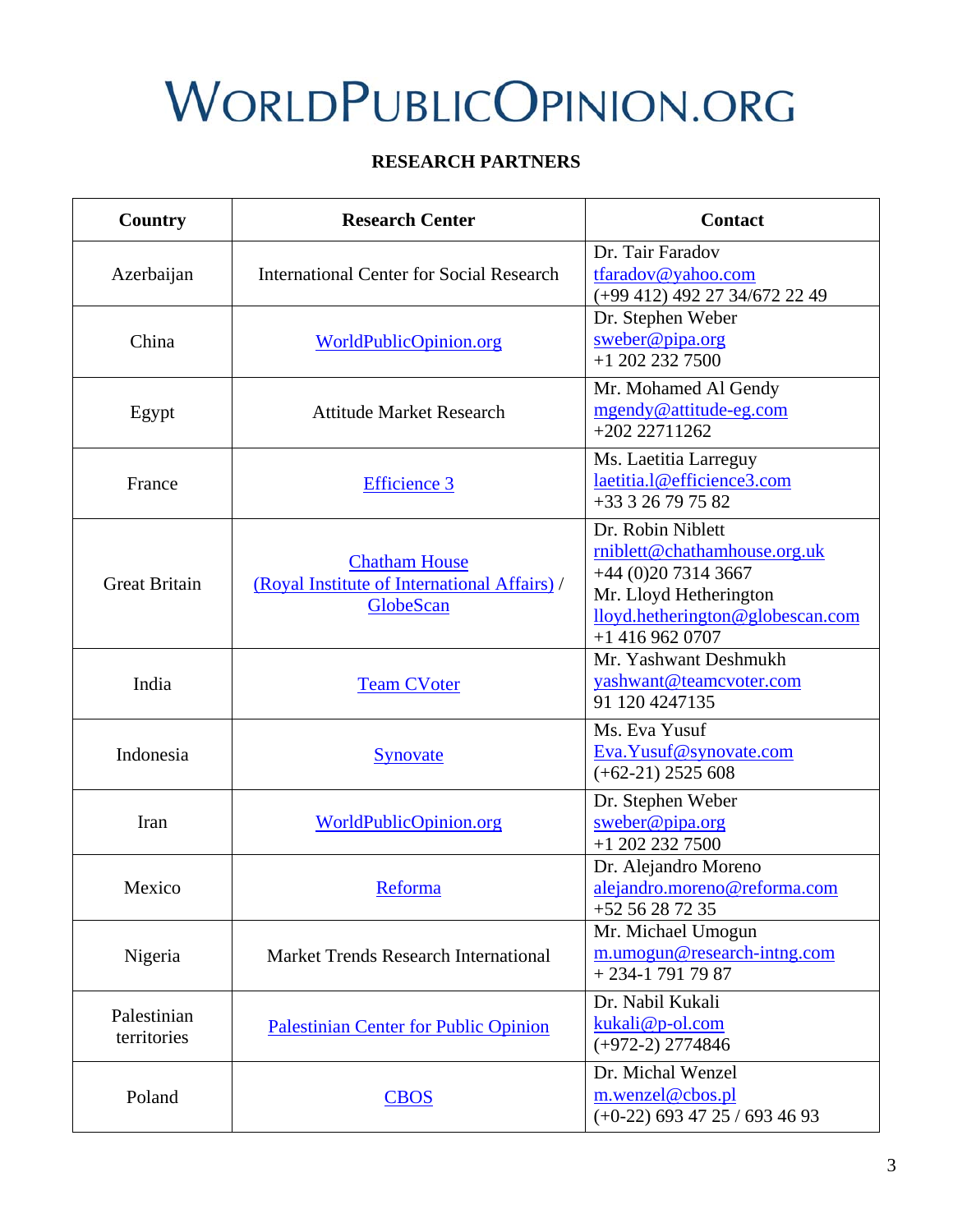| Russia               | <b>Levada Center</b>                                                     | Ms. Ludmila Khakhulina<br>lkhahul@levada.ru<br>$(+7095)$ 229-55-44                                                                             |
|----------------------|--------------------------------------------------------------------------|------------------------------------------------------------------------------------------------------------------------------------------------|
| South Korea          | <b>East Asia Institute</b>                                               | Dr. Han Wool Jeong<br>hwjeong@eai.or.kr<br>$+82$ 02-2277-1683                                                                                  |
| Thailand             | <b>ABAC Poll Research Center,</b><br><b>Assumption University</b>        | Dr. Noppadon Kannika<br>noppadonknn@au.edu<br>$+66-2-719-1550$                                                                                 |
| Turkey               | <b>ARI</b> Foundation /<br><b>Infakto Research Workshop</b>              | Mr. Yurter Ozcan<br>Yurter@arifoundation.org<br>$+1$ (804) 868 0123<br>Dr. Emre Erdogan<br>emre.erdogan@infakto.com.tr<br>$+90$ 212 231 07 08  |
| Ukraine              | <b>Kiev International Institute of Sociology</b>                         | Dr. Vladimir Illich Paniotto<br>paniotto@kmis.kiev.ua<br>$(+38)$ 044 537-3376 / $(+38)$ 044<br>501-7403                                        |
| <b>United States</b> | Program on International Policy Attitudes /<br><b>Knowledge Networks</b> | Dr. Stephen Weber<br>$s$ weber@pipa.org<br>$+1 - 202 - 232 - 7500$<br>Dr. Michael Dennis<br>mdennis@knowledgenetworks.com<br>$+1-650-289-2160$ |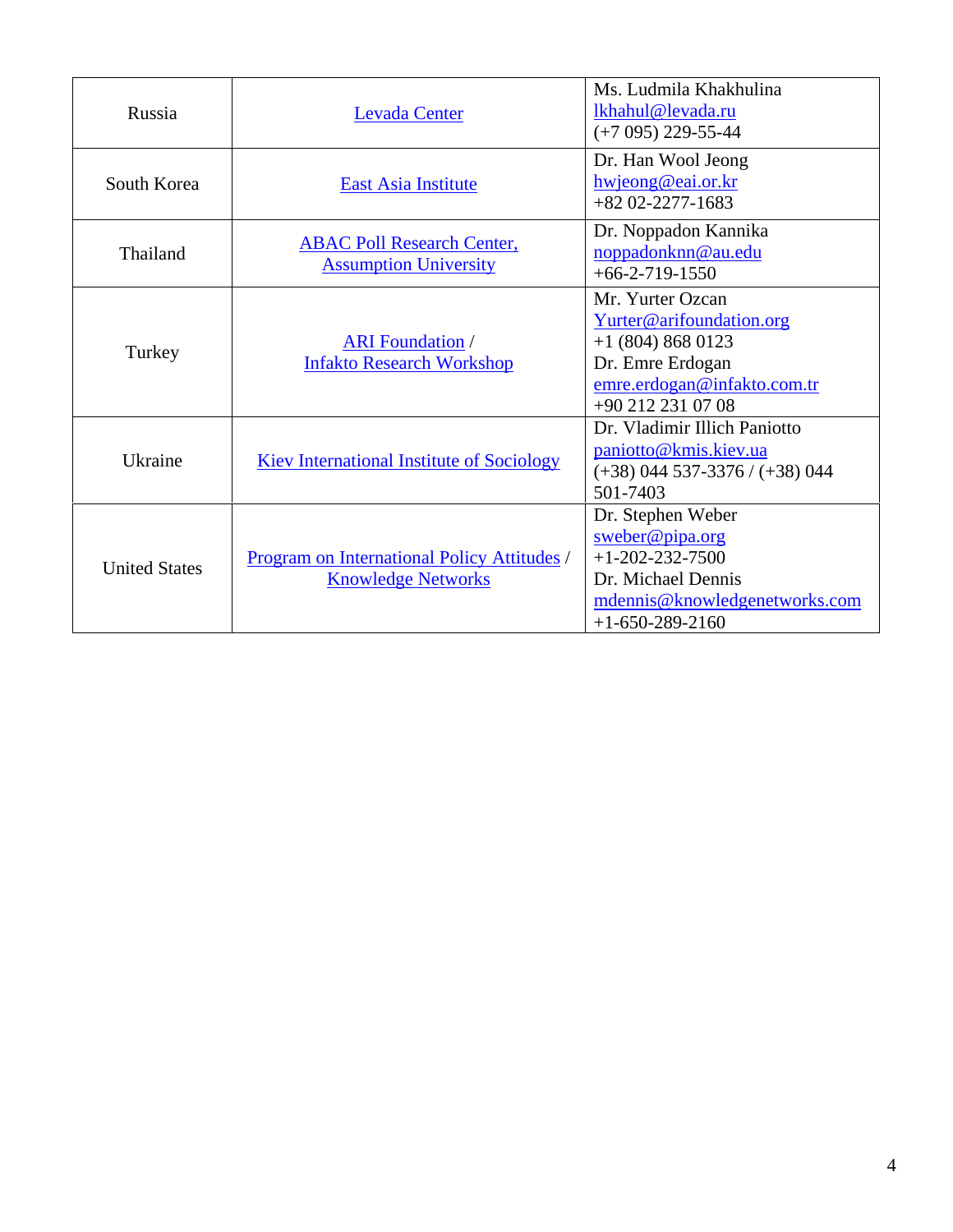## **METHODOLOGY**

| Country                    | <b>Sample Size</b><br>(unweighted) | <b>MoE</b><br>(%) | <b>Field dates</b>             | <b>Survey</b><br>methodology | <b>Type of</b><br>sample |
|----------------------------|------------------------------------|-------------------|--------------------------------|------------------------------|--------------------------|
| Azerbaijan                 | 602                                | 4.1               | Jan $13 - \text{Feb } 5, 2008$ | Face-to-face                 | National                 |
| China                      | 1000                               | 3.2               | Jan 10-25, 2008                | Telephone                    | Urban <sup>1</sup>       |
| Egypt                      | 600                                | 4.1               | Jan 17-27, 2008                | Face-to-face                 | Urban <sup>2</sup>       |
| France                     | 600                                | 4.1               | Feb 5-11, 2008                 | Telephone                    | National                 |
| <b>Great Britain</b>       | 800                                | 3.5               | Jan 29 – Feb 19, 2008          | Telephone                    | National                 |
| India                      | 1023                               | 3.2               | February 25-29, 2008           | Face-to-face                 | National <sup>3</sup>    |
| Indonesia                  | 811                                | 3.5               | Jan 19-29, 2008                | Face-to-face                 | National <sup>4</sup>    |
| Iran                       | 710                                | 3.8               | Jan 13 – Feb 9, 2008           | Face-to-face                 | National                 |
| Mexico                     | 850                                | 3.4               | Jan 25-27, 2008                | Telephone                    | National <sup>5</sup>    |
| Nigeria                    | 1000                               | 3.2               | February 7-18, 2008            | Face-to-face                 | National <sup>6</sup>    |
| Palestinian<br>territories | 626                                | 4.0               | February 10-23, 2008           | Face-to-face                 | National <sup>7</sup>    |
| Poland                     | 870                                | 3.4               | Nov $29 - Dec 4, 2007$         | Face-to-face                 | National                 |
| Russia                     | 1600                               | 3.5               | Jan 18-22, 2008                | Face-to-Face                 | National <sup>8</sup>    |
| South Korea                | 600                                | 4.1               | Feb 11-12, 2008                | Telephone                    | National                 |
| Thailand                   | 2699                               | 1.9               | Apr $21 - May 6, 2008$         | Face-to-face                 | National <sup>9</sup>    |
| Turkey                     | 719                                | 3.7               | Jan 12-24, 2008                | Face-to-face                 | National                 |
| Ukraine                    | 2046                               | 3.1               | Feb 8-18, 2008                 | Face-to-face                 | National <sup>10</sup>   |
| <b>United States</b>       | 1309                               | 3.3               | Jan 18-27, 2008                | Internet                     | National <sup>11</sup>   |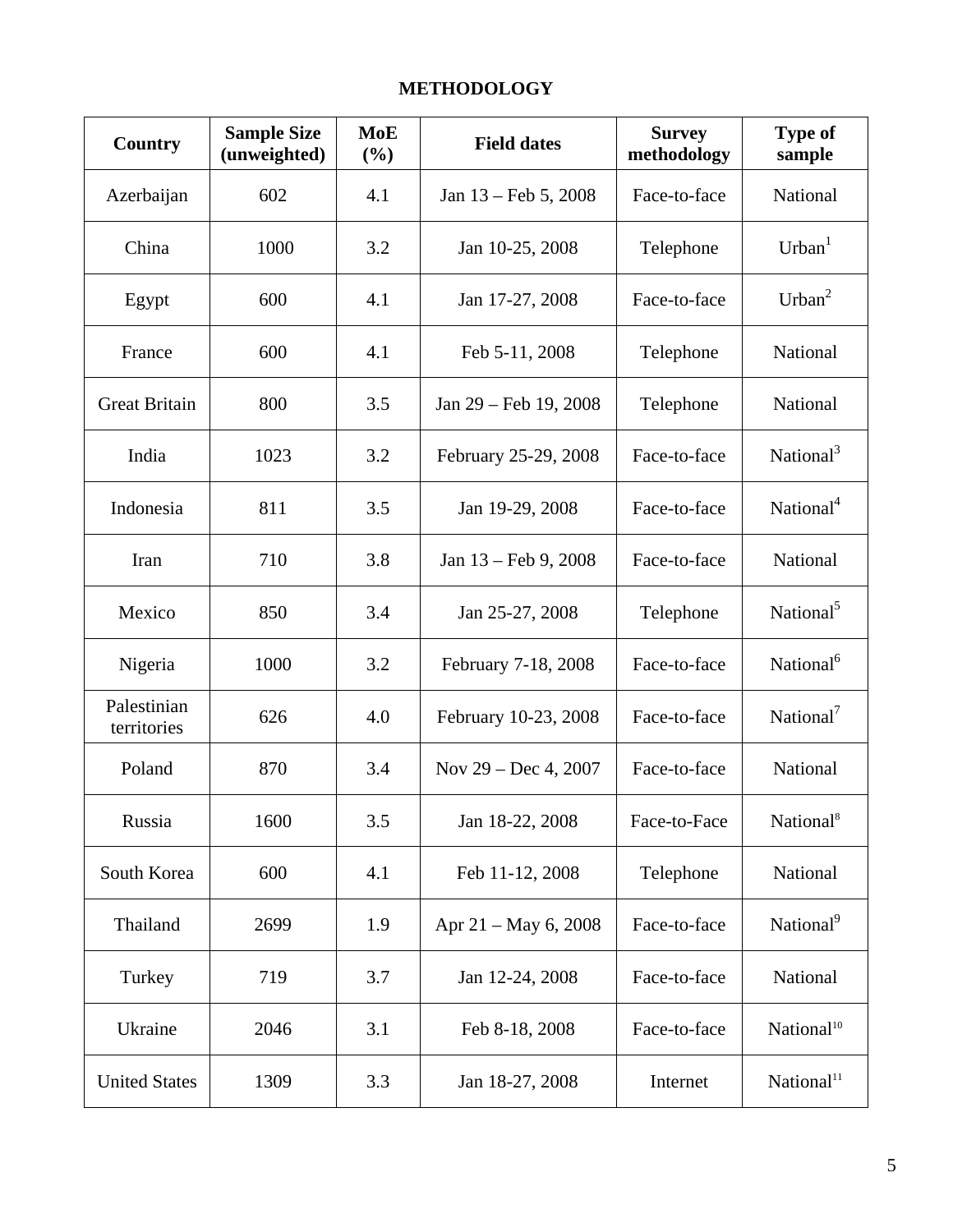$1$ In China, the survey was a national probability sample of urban telephone households across China. A stratified PPS sample design was developed to sample 20 cities; urban households represent approximately 45 percent of the Chinese population.

 $2 \text{ In Egypt, the survey was executed in the urban areas of Cairo, Alexandria, Giza, and Subra. These four urbanized areas represent}$ percent of Egypt's urban population, which is 42 percent of the national population.

<sup>3</sup> In India, a face-to-face survey was conducted in urban and rural areas in 14 of the largest Indian states; these states comprise 77 percent of India's population. The sample is 60 percent urban, India's population is approximately 30 percent urban.

<sup>4</sup> In Indonesia, a national probability sample was conducted in both urban and rural areas and covering approximately 87 percent of Indonesia's population.

<sup>5</sup> In Mexico, a random telephone sample of adults who had landline telephones was conducted in all 31 states and the Federal District. Telephone penetration in Mexico is 55 percent.

 $6$  In Nigeria, the sample was developed by selecting six states, one per geographic region, based upon their size and representativeness. Within each state, sampling points were selected by means of a multi-stage random sample which disproportionately sampled urban areas. The final sample is 75 percent urban; Nigeria is approximately 50 percent urban.

 $<sup>7</sup>$  In the Palestinian Territories, a face-to-face national probability survey was conducted among the population of the West Bank,</sup> including East Jerusalem, and the Gaza Strip.

 $8 \text{ In Russia, all items were half sampled; each item was answered by 800 respondents.}$ 

9 In Thailand, the survey was conducted in 10 provinces of the country including Bangkok, Samutprakarn, Chantaburi, Ratchaburi, Chiang Mai, Kampangpet, Kornkean, Sakonnakorn, Chumporn, and Songkla.

 $^{10}$  In the Ukraine, all items were half-sampled; each item was answered by at least 1,020 respondents.

<sup>11</sup> In the United States, the poll was an online survey drawn from a nationally representative sample of the Knowledge Networks online panel. This panel is probabilistically-based, selected from the population of US telephone households and subsequently provided with an Internet connection if needed. Items in the US survey were split sampled so that each item was answered by at least 940 respondents.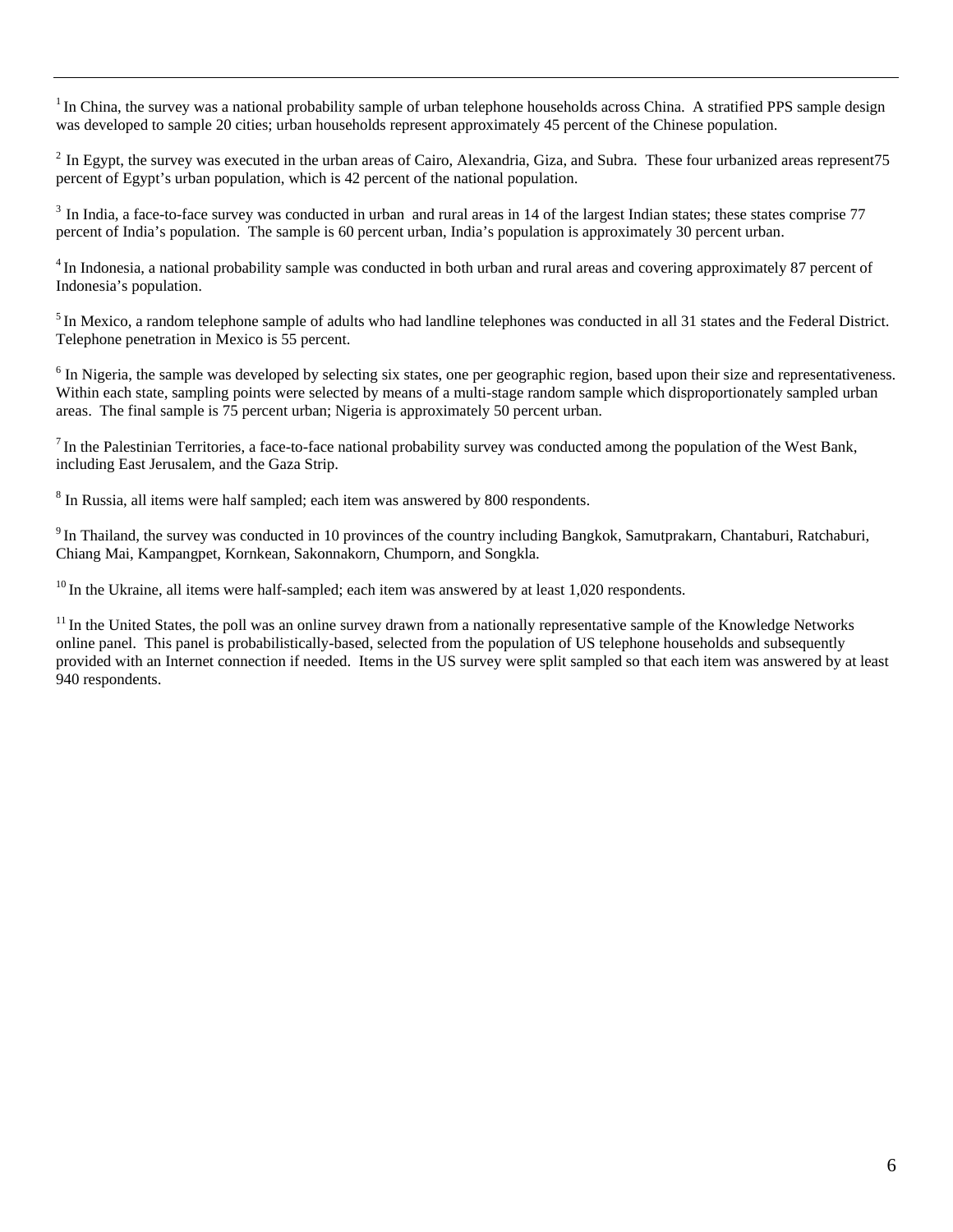## **World Publics Reject Criminal Penalties for Abortion**

**Public at Odds With Their Country's Laws in Half of Countries Polled** 

#### **For Release: 21:01 GMT Wednesday, June 18th Contact: Steven Kull 202-232-7500**

College Park, MD—WorldPublicOpinion.org finds that in 17 out of 18 nations polled around the world, majorities reject using criminal penalties, such as fines and imprisonment, as a means to prevent abortion.

Nations differ on whether the government should make any effort to discourage abortion. In nine nations majorities believe their government should simply leave these matters to individuals.

Seven nations favor government efforts to discourage abortions, but in only one— Indonesia—does a majority endorse their government using criminal penalties. The other six that favor government efforts are divided between minorities who favor criminal penalties and who favor only non-punitive government efforts to discourage abortion, such as education, counseling and adoption services.

In seven nations the public is at odds with their country's laws. Contrary to their public's preferences, there are criminal penalties for abortion in Egypt, Iran, Mexico, Nigeria, the Palestinian Territories, Poland and South Korea.

On average across all 18 countries, 52 percent favor leaving the matter of abortion to the individual, while 42 percent think their government should try to discourage abortions. Those who back government efforts include 18 percent who support criminal enforcement, while 23 percent favor education, counseling, and adoption services but not criminal enforcement.

 "While it does appear that many people around the world are uncomfortable with abortion, few think that the government should use punitive means to try to prevent it," said Steven Kull, director of WorldPublicOpinion.org. "Clearly many governments around the world using criminal penalties to try to prevent abortions are out of step with their publics."

WorldPublicOpinion.org is a collaborative research project of research centers from around the world, managed by the Program on International Policy Attitudes (PIPA) at the University of Maryland.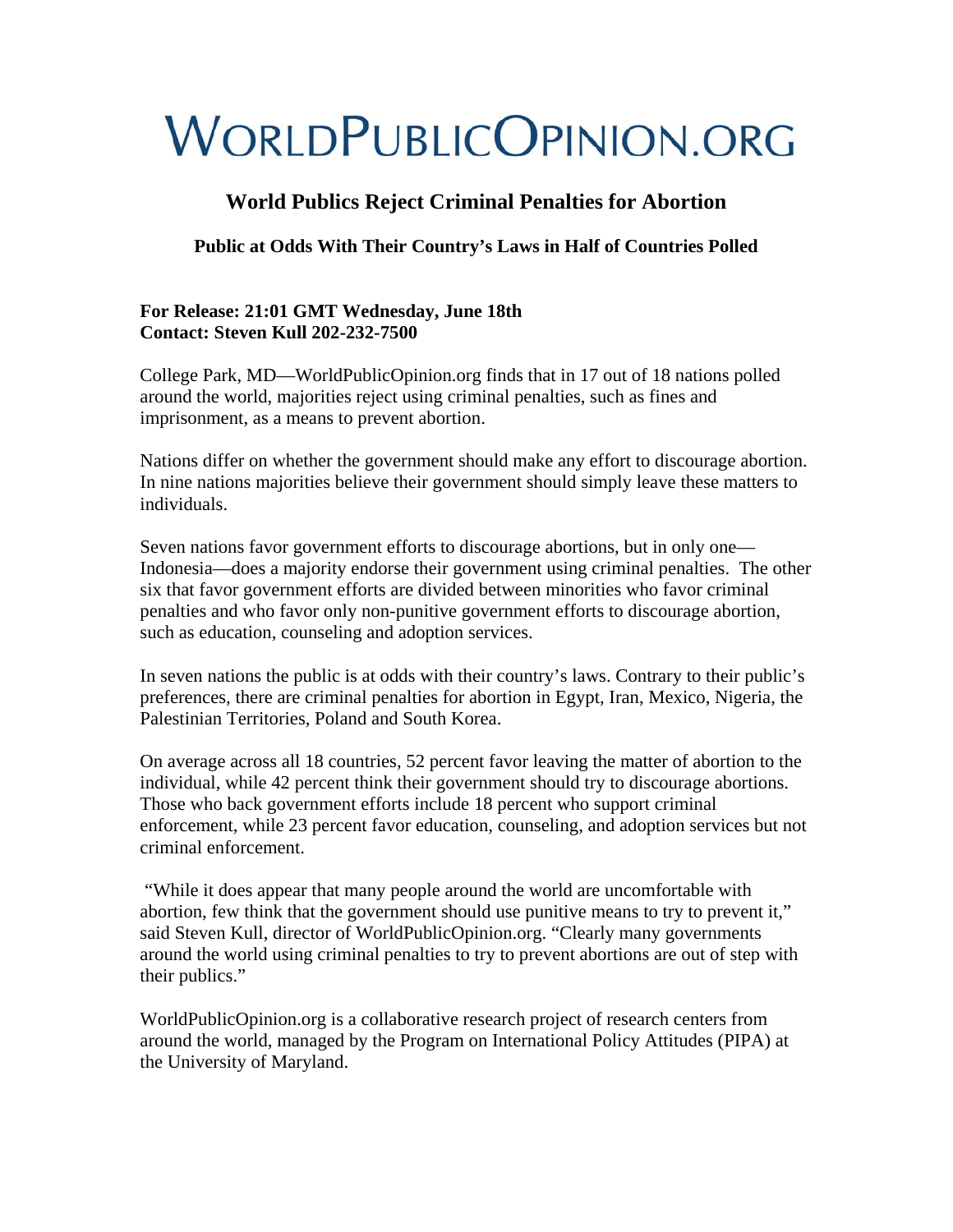Interviews with 18,465 respondents were conducted in 18 countries representing 59 percent of the world's population. This includes most of the largest countries in the world—China, India, the United States, Indonesia, Nigeria, and Russia—as well as Mexico, Britain, France, Poland, Azerbaijan, Ukraine, Egypt, Iran, Turkey, the Palestinian Territories, Thailand and South Korea. The survey was fielded between Jan. 10 and May 6. Margins of error range from +/-2 to 4 percent. More details can be found at [www.WorldPublicOpinion.org.](http://www.worldpublicopinion.org/)

The survey asked respondents whether they thought "the government should be involved in trying to discourage abortions" or whether it "should leave these matters to the individual." Those who said the government should be involved in discouraging abortions were then asked if it should "use methods of criminal enforcement, such as fines and imprisonment for people who give or receive abortions" or whether it should



"use such methods as education, counseling, and adoption services, but not criminal enforcement."

In nine of the 18 nations, a majority says the government should leave these matters to the individual. This includes countries where abortion is legal: France (95%), Great Britain (81%), the United States (69%), Ukraine (70%), Russia (62%), and China (67%).

But it also includes three countries with highly restrictive laws: two predominantly Catholic countries—Poland (66%) and Mexico (70%, though laws in Mexico have been liberalizing)—as well as South Korea (62%). In all nine of these countries, fewer than ten percent favor criminal enforcement.

Majorities in seven countries favor government efforts to discourage abortions, though only one supports criminal enforcement. The largest majority is in Indonesia, where nine out of ten (89%) back government efforts, including 60 percent who favor criminal enforcement.

In the other six nations majorities favor government efforts to discourage abortion, but not criminal penalties: Nigerians (84% government efforts/42% criminal penalties),